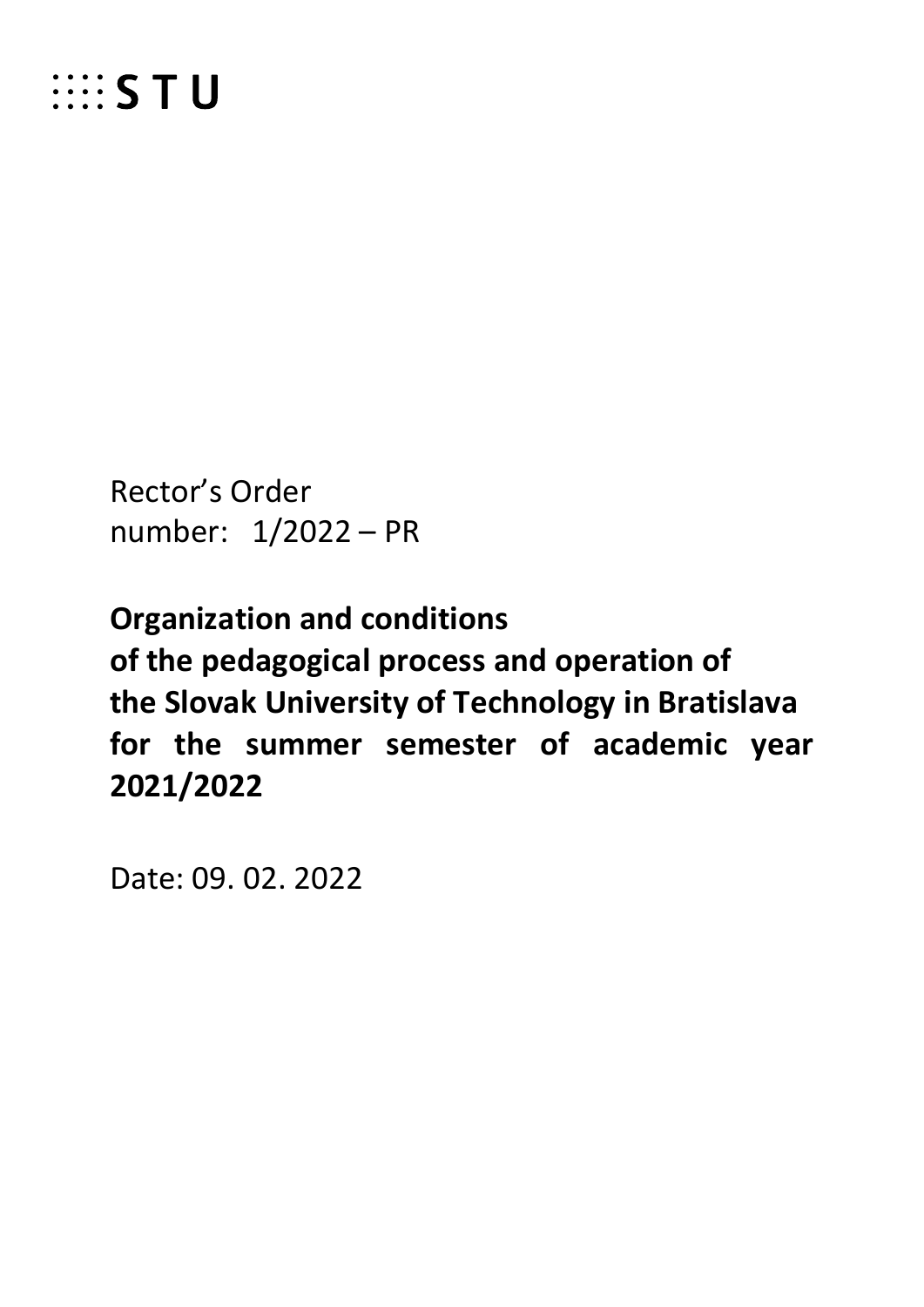

#### **Slovak University of Technology in Bratislava, Vazovova 5, Bratislava**

In Bratislava 09. 02. 2022 Number: 1/2022-PR

The Rector of the Slovak University of Technology in Bratislava (hereinafter referred to as the "STU") due to the current epidemic situation associated with the COVID-19 pandemic, on the basis of the current resolution of the Government of the Slovak Republic and Decree of the Public Health Authority of the Slovak Republic and in line with Article 3 point 1 lett. c) of Rector's Directive no. 4/2013 – SR "Rules for issuing internal regulations of the Slovak University of Technology in Bratislava" from the day 03.10.2013

**issues**

the following Rector's Order

# **Organization and conditions of the pedagogical process and operation of the Slovak University of Technology in Bratislava for the summer semester of academic year 2021/2022,**

## **Article 1 Introductory provisions**

- 1) The Rector's Order "Organization and conditions of the pedagogical process and operation at the Slovak University of Technology in Bratislava for the summer semester of academic year 2021/2022" (hereinafter "Rector's Order") is issued for the purpose of providing education in the summer semester of academic year 2021/2022 by the attendance method to the greatest extent possible during the ongoing COVID-19 pandemic and for observing all anti-epidemic measures in accordance with current resolutions of the Government of the Slovak Republic (hereinafter "Government Resolutions") and Decrees of the Public Health Authority of the Slovak Republic (hereinafter "Decrees of the PHA").
- 2) The schedule for the academic year 2021/2022 discussed and approved by the Rector's Advisory Board on 14.12.2020 shall not change.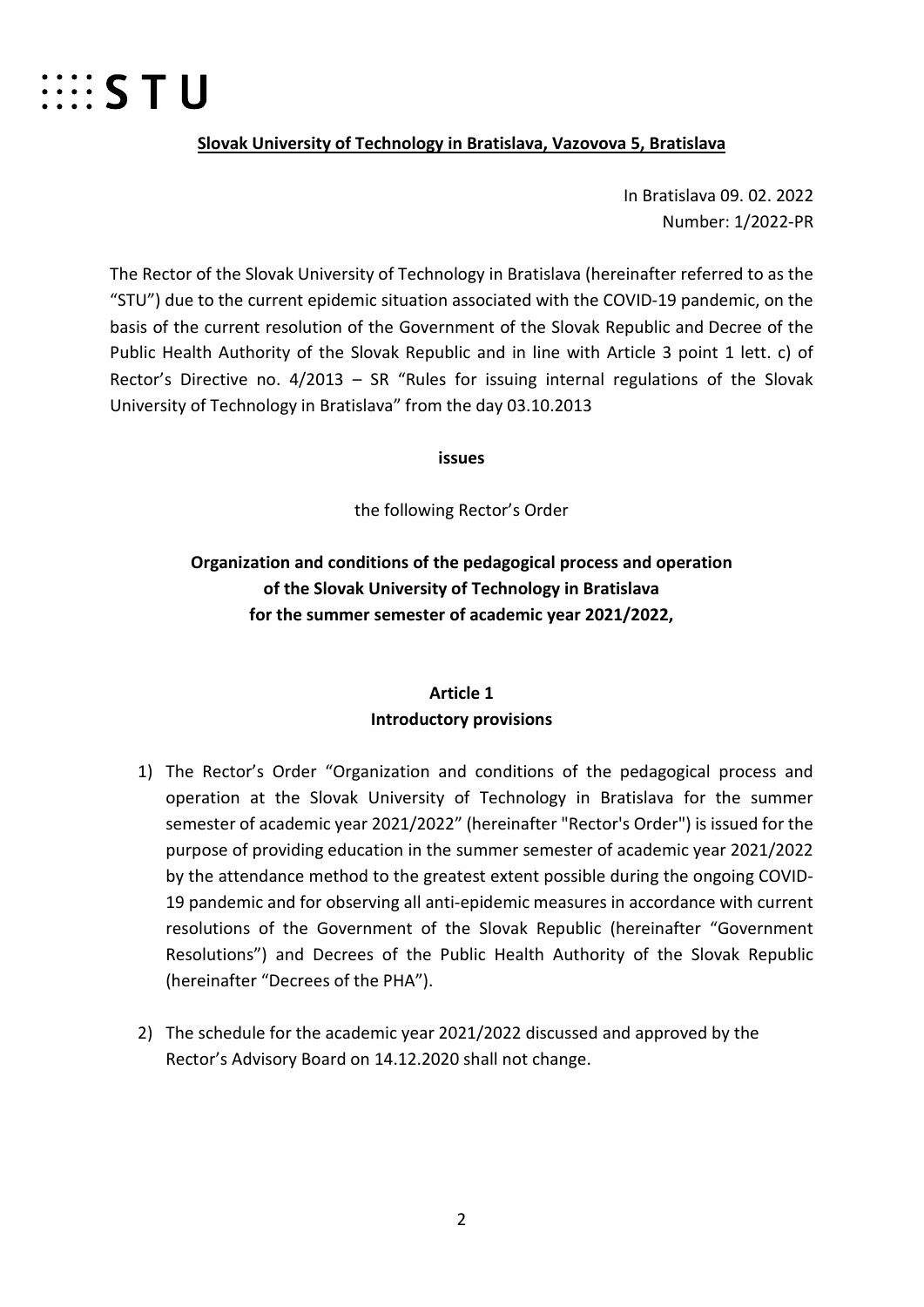

#### **Article 2**

## **Organization and conditions of the pedagogical process**

1) The methods of conducting educational activities (attendance or distance) within higher education are selected by the individual faculties or the STU Institute of Management, and they are obliged to carry out these educational activities in line with Government Resolutions, Decrees of the PHA and this Rector's Order such that the quality and scope of teaching is not endangered. The quality of the education provided will be continuously monitored by the Vice-Rector for Education, Mobility and Student Care in cooperation with the Vice-Deans for Education and the Deputy Director of the STU Institute of Management for Education.

| Responsible: | Deans of faculties, Director of the Institute of |
|--------------|--------------------------------------------------|
|              | Management of the STU.                           |
| Date:        | from $14.02.2022 -$ until further notice.        |

2) The STU prefers carrying out educational activities in study programmes on all levels of higher education in the full-time method, while it is necessary to apply the specifics of individual study programmes and years of study on the basis of individual decisions.

| Responsible: | Deans of faculties, Director of the Institute of |
|--------------|--------------------------------------------------|
|              | <b>Management of the STU.</b>                    |
| Date:        | from $14.02.2022 -$ until further notice.        |

3) For the provision of educational programmes in the scope of lifelong learning, the provisions of this Article shall be applied appropriately, depending on the focus of the educational programme such that the goal of the education is actually fulfilled and verified in line with the valid legal regulations.

| Responsible: | Deans of faculties, Director of the Institute of |
|--------------|--------------------------------------------------|
|              | Management of the STU, Director of the STU       |
|              | Institute of Lifelong Learning.                  |
| Date:        | continuously.                                    |

4) Each STU workplace where education and training takes place (e.g. an institute, department, etc.) – hereinafter referred to as a "educational workplace" – is obligated to designate an employee who will fulfil the tasks of a technical coordinator for distance education, responsible for directing other employees of the relevant educational workplace in the area of distance education.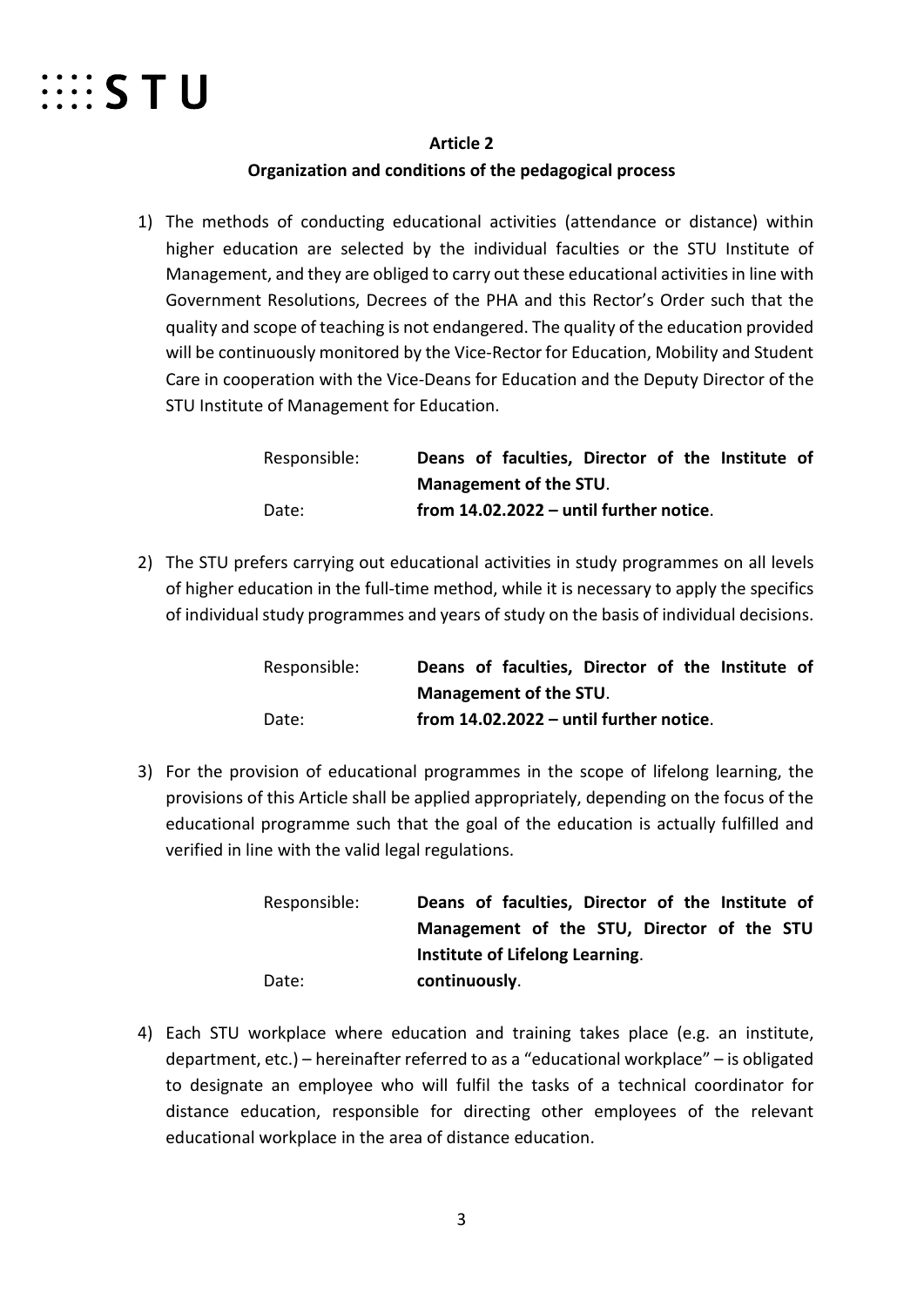# **EXAMPLE STU**

Responsible: **Deans of faculties, Director of the Institute of Management of the STU in cooperation with the heads of the educational workplaces**. Date: **from 14.02.2022 – until further notice**.

## **Article 3 State exams**

1) State examinations in the summer semester of academic year 2021/2022 will be conducted by the attendance method in accordance with government resolutions, PHA decrees and this Rector's Order.

| Responsible: | Deans of faculties, Director of the Institute of |
|--------------|--------------------------------------------------|
|              | <b>Management of the STU.</b>                    |
| Date:        | from $14.02.2022 -$ until further notice.        |

2) If it becomes impossible to conduct state examinations in accordance with point 1 of this article, the STU will conduct state examinations in the summer semester of the academic year 2021/2022 by videoconference or some other means of information and communication technology without physical attendance in the sense of Article 50a point 5 of Internal Regulation 4/2013 of the Study Regulations of the Slovak Technical University in Bratislava, as amended (hereinafter referred to as the "Study Regulations").

| Responsible: | Deans of faculties, Director of the Institute of |
|--------------|--------------------------------------------------|
|              | Management of the STU.                           |
| Date:        | from $14.02.2022 -$ until further notice.        |

- 3) The public part of the state examination shall be considered as public even if the STU provides it:
	- a) by a public live broadcast (Section 108, Paragraph 9 of Act No. 131/2002 Coll., on Higher Education Institutions and on Amendments to Certain Acts, as amended),
	- b) by a sound recording made available to the public for hearing on the premises of STU for a period of three months from the end of the emergency situation, state of emergency or exceptional state (Article 50a point 6 of the Study Regulations).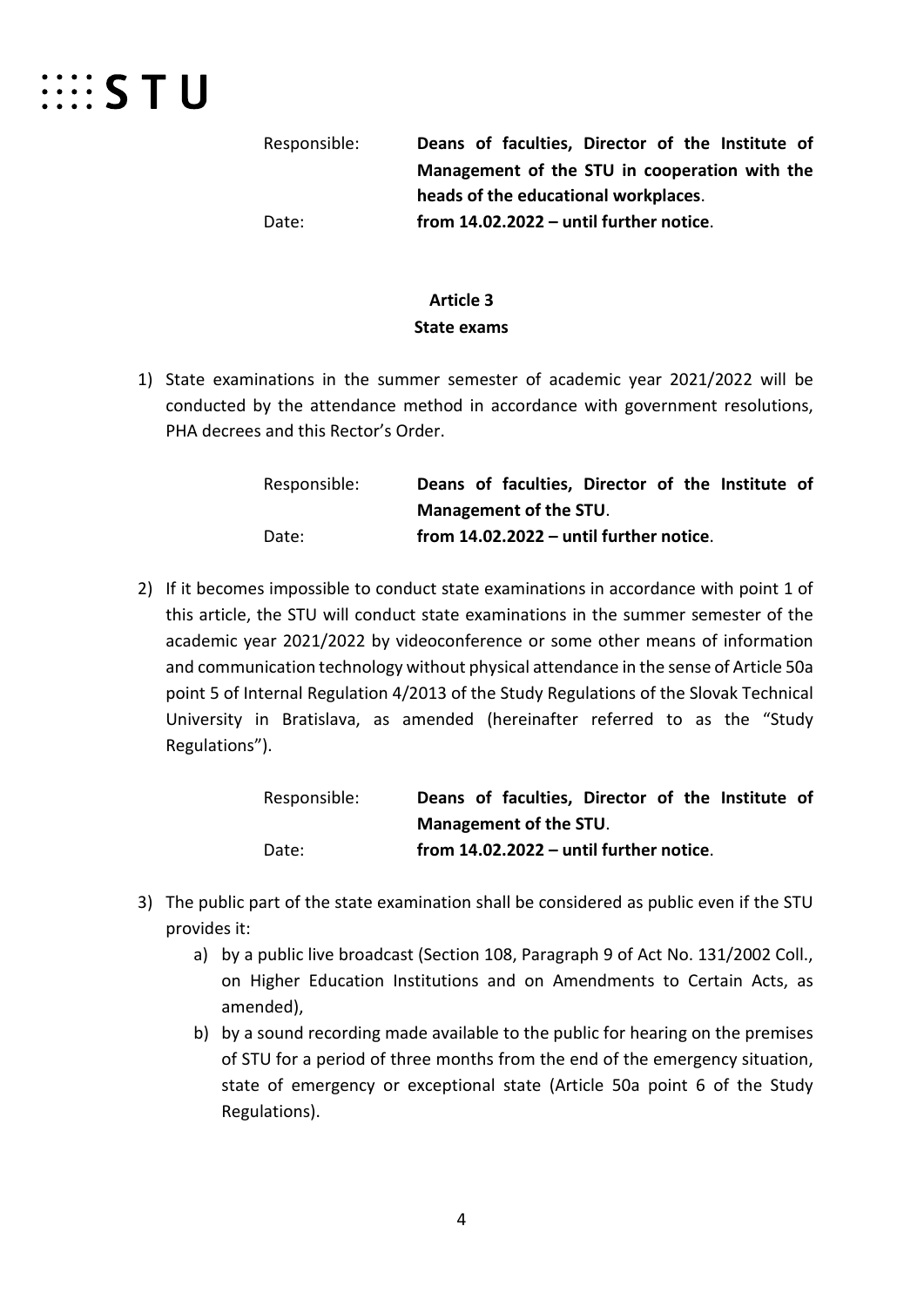

4) The STU shall accept the submission of a written thesis for the dissertation examination and the final thesis in electronic form (Article 50a point 4 of the Study Regulations). The submitting of the written dissertation for the dissertation examination and the final work also in paper form will be required only if it is essential for the course of the state examination and the situation allows the preparation of a paper form of the work.

| Responsible: | Deans of faculties, Director of the Institute of |
|--------------|--------------------------------------------------|
|              | <b>Management of the STU.</b>                    |
| Date:        | from $14.02.2022 -$ until further notice.        |

## **Article 4 Entrance examinations**

Entrance examinations are carried out in the summer semester of the academic year 2021/2022 using the attendance method, as far as the current valid government resolutions and PHA decrees permit this.

| Responsible: |  | Deans of faculties, Director of the Institute of |  |  |  |
|--------------|--|--------------------------------------------------|--|--|--|
|              |  | Management of the STU.                           |  |  |  |
| Date:        |  | from 14.02.2022 - until further notice.          |  |  |  |

## **Article 5**

## **Accommodation in accommodation facilities of the STU**

1) Accommodation in STU accommodation facilities within the scope of the STU Specialpurpose Facility for Student Dormitories and Canteens (hereinafter referred to as "accommodation facility") shall be provided to STU students for whom at least part of the educational activities are carried out by the attendance method.

| Responsible: |               |  | Director of the STU Special-purpose Facility for |  |
|--------------|---------------|--|--------------------------------------------------|--|
|              |               |  | <b>Student Dormitories and Canteens.</b>         |  |
| Date:        | continuously. |  |                                                  |  |

2) Isolation rooms are set up in accommodation facilities, where accommodation is provided under increased hygienic measures for the necessary time to accommodate students or other accommodated persons who, during accommodation in the accommodation facilities, were forced into isolation or quarantine.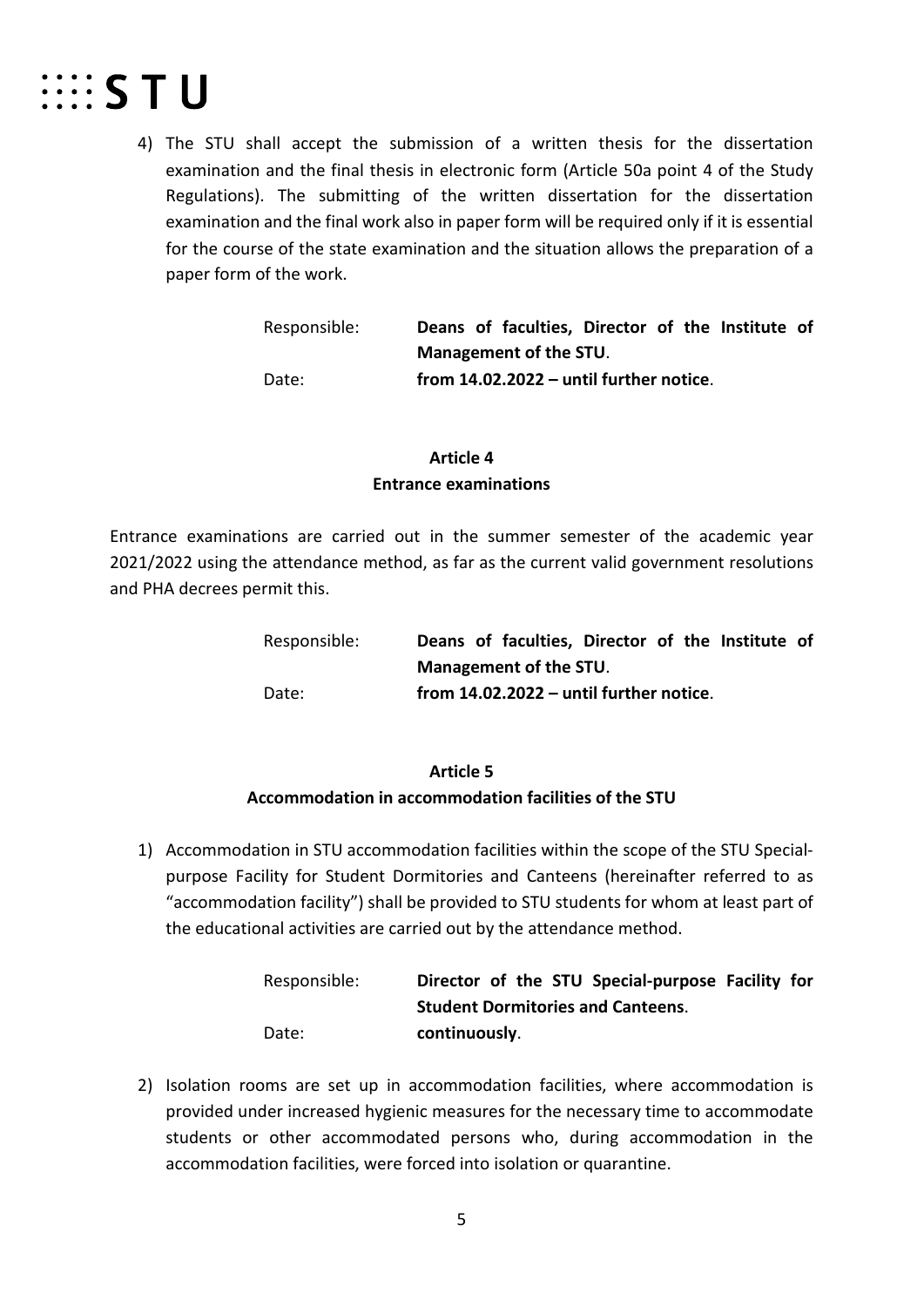

Responsible: **Director of the STU Special-purpose Facility for Student Dormitories and Canteens**. Date: **continuously**.

- 3) Students who enter the territory of the Slovak Republic and who, according to Decrees of the PHA, are subject to obligatory isolation in the home environment or quarantine in an accommodation facility, shall complete this isolation before accommodation in an accommodation facility, while securing isolation at their own expense.
- 4) STU employees authorized by the director of the STU Special-purpose Facility for Student Dormitories and Canteens have the right to inspect documents demonstrating the fact that a student coming from abroad has completed isolation in the home environment or in quarantine at an accommodation facility or that the obligation to isolate does not apply to him/her according to the Decree of the PHA.
- 5) Only the following have permission to enter accommodation facilities:
	- a) persons accommodated in the relevant accommodation facility,
	- b) tenants of non-residential premises located in accommodation facilities and their clients,
	- c) suppliers of goods and services.

| Responsible: | Director of the STU Special-purpose Facility for |
|--------------|--------------------------------------------------|
|              | <b>Student Dormitories and Canteens.</b>         |
| Date:        | continuously.                                    |

- 6) Accommodated persons are prohibited from visiting each other between rooms.
- 7) The provisions of this Article shall apply appropriately to STU employees, STU guests and other persons accommodated in accommodation facilities.
- 8) The relevant dean of the faculty in whose jurisdiction the given accommodation facility is authorized to decide on measures relating to STU accommodation facilities outside the scope of the Special-purpose Facility for Student Dormitories and Canteens. The dean is authorized to entrust an STU employee in accordance with point 4 with the competence of the given accommodation facility.

Responsible: **Dean of the relevant faculty**.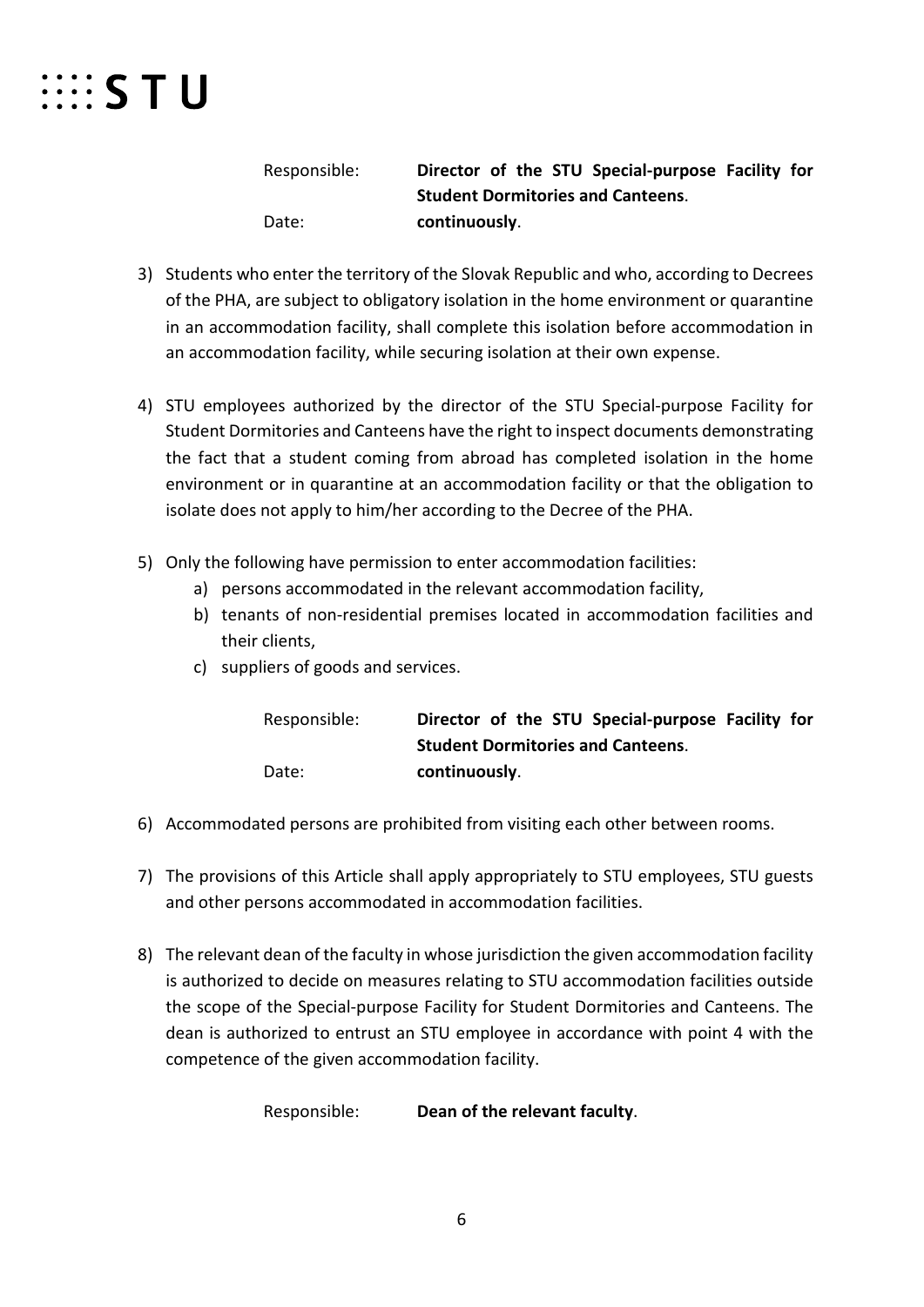

## **Article 6 Organization of the work**

- 1) The entry of employees into the workplace is not subject to any restrictions.
- 2) To agree on the performance of work from home in line with Section 250b par. 2 of Act No. 311/2001 Coll., the Labour Code, as amended, is possible only in exceptional cases, if the agreed type of work allows it and there are no serious operational reasons on the part of STU that do not permit performing work from home.

| Responsible: |             | Deans of faculties, queastor, directors and heads of |     |                 |  |  |
|--------------|-------------|------------------------------------------------------|-----|-----------------|--|--|
|              | university  | workplaces                                           | and | special-purpose |  |  |
|              | facilities. |                                                      |     |                 |  |  |
| Date:        |             | from $14.02.2022 -$ until further notice.            |     |                 |  |  |

- 3) The performance of work from home pursuant to point 2 of this Article cannot be agreed on with employees:
	- a) working on shifts and ensuring continuous operation,
	- b) ensuring the fulfilment of tasks with a deadline set by law,
	- c) ensuring urgent experimental work in laboratories,
	- d) whose presence at the workplace is necessary according to the decision of the staff responsible for carrying out this Rector's Order.

## **Article 7**

## **Organization and conditions of operation**

1) Faculties are obligated to ensure the conditions of operation of buildings in line with generally binding provisions, as well as measures, decisions and recommendations of the PHA of the Slovak Republic and other relevant state authorities, so that the current valid hygienic-epidemic guidelines are ensured and the attendance method of educational activities can be carried out.

| Responsible: | Deans of the faculties.                   |
|--------------|-------------------------------------------|
| Date:        | from $14.02.2022 -$ until further notice. |

- 2) Faculties are obligated to ensure the following operating conditions in particular:
	- the opportunity for hand disinfection at the entrance to individual buildings,
	- the thorough cleaning of the spaces of all buildings for preventing the spread of COVID-19 disease according to the guidelines of PHA of the Slovak Republic,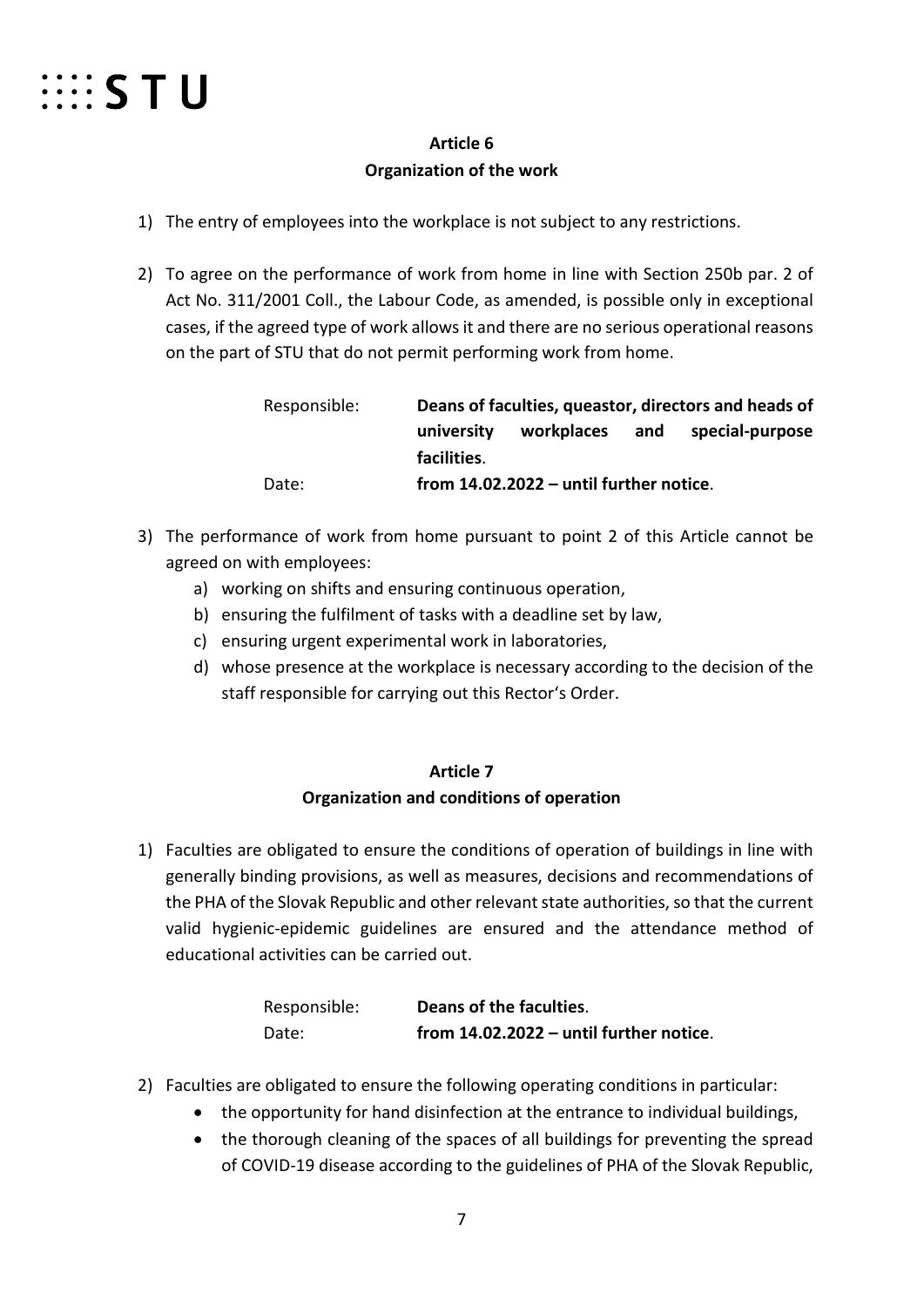

- sufficient disinfectants for personal hygiene and disinfection,
- an adequate number of disinfection stands and/or non-contact disinfectant dispensers and paper towel dispensers for washrooms, including paper towels,
- determining the cleaning and disinfection intervals of spaces based on the risk of infection (places with increased risk are areas where the transmission of droplet infection is not limited, e.g. by wearing a mask: toilets, dining facilities, gyms, showers) and places with a high frequency of persons.

Responsible: **Deans of the faculties**. Date: **from 14.02.2022 – until further notice**.

- 3) When entering the buildings of STU faculties, it is strongly required to comply with the principles of ROR (wear a mask – keep your distance – wash your hands): keep a sufficient social distance from strangers, wash your hands thoroughly and wear a mask or respirator according to Decrees of the PHA when indoors in public spaces and in places with a higher concentration of people.
- 4) With the attendance method of carrying out educational activities, it is necessary to minimize contact with other students and the movement of students between teaching groups.
- 5) In the event that a student or staff member is suspected of having COVID-19 or COVID-19 is confirmed, this person is obligated to immediately report this fact to the relevant organizational unit (institute, department, unit) – hereinafter referred to as "responsible workplace". The responsible workplace will then report this fact to the STU Crisis Staff. The responsible workplace is obligated to provide cooperation to the STU Crisis Staff in all areas.
- 6) The provisions of this article shall apply appropriately to the Institute of Management of the STU, the STU Rectorate and other components of the STU. For the purposes of this article, all components located in the STU Vazovova-Mýtna complex are considered to be one component and the resulting obligations are provided by the queastor. With other components, the duties following from this article shall be performed by their director.

# **Article 8 Final provisions**